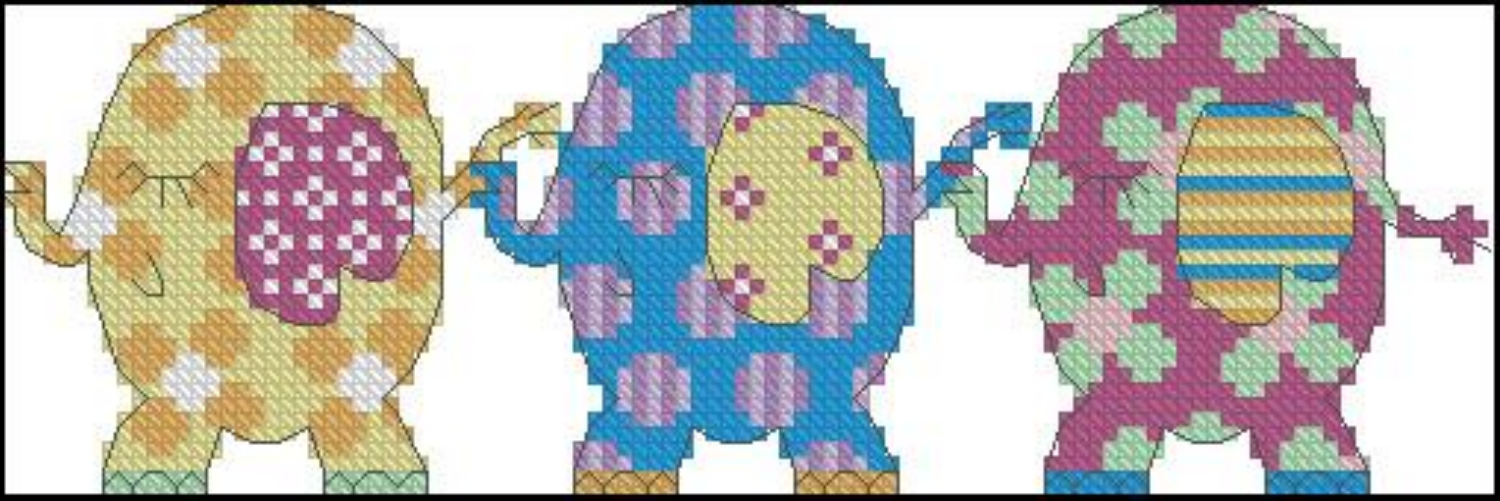|              |              |                         |                |                |                      |                             |                          |                          |                             | 10                                  |                          |                                                                              |                          |                                   |                          |                          |                          |                               | 20                          |                       |                                       |                         |                          |                               |                            |                         |                         |                          |                          | 30 |                |                |                          |     |              |
|--------------|--------------|-------------------------|----------------|----------------|----------------------|-----------------------------|--------------------------|--------------------------|-----------------------------|-------------------------------------|--------------------------|------------------------------------------------------------------------------|--------------------------|-----------------------------------|--------------------------|--------------------------|--------------------------|-------------------------------|-----------------------------|-----------------------|---------------------------------------|-------------------------|--------------------------|-------------------------------|----------------------------|-------------------------|-------------------------|--------------------------|--------------------------|----|----------------|----------------|--------------------------|-----|--------------|
|              |              |                         |                |                |                      |                             |                          |                          |                             |                                     |                          |                                                                              |                          |                                   |                          | $\mathbf +$              | $\frac{1}{2}$            | $\frac{1}{2}$                 |                             |                       |                                       |                         |                          |                               |                            |                         |                         |                          |                          |    |                |                |                          |     |              |
|              |              |                         |                |                |                      |                             |                          |                          |                             |                                     |                          |                                                                              | `+                       | $\ddag$                           | $\ddot{}$                | $\ddot{}$                | $\overline{\mathscr{C}}$ | $\frac{1}{2}$                 |                             |                       | $\ddot{}$                             | $\ddag$                 | ┭                        |                               |                            |                         |                         |                          |                          |    |                |                |                          |     |              |
|              |              |                         |                |                |                      |                             |                          |                          |                             | ¥                                   | $\ddag$                  |                                                                              |                          | $\overline{+}$                    | $\ddagger$               | $\frac{1}{2}$            | $\frac{1}{2}$            | $\frac{1}{2}$                 | $\boldsymbol{\mathscr{C}}$  | $\ddagger$            | $\ddot{}$                             | $\ddagger$              | $\ddag$                  |                               |                            |                         |                         |                          |                          |    |                |                |                          |     |              |
|              |              |                         |                |                |                      |                             |                          |                          | $\overline{\boldsymbol{t}}$ | $\ddagger$                          |                          |                                                                              |                          |                                   | $\overline{\mathscr{C}}$ | $\overline{\mathscr{C}}$ | $\frac{1}{\sqrt{2}}$     | $\overline{\mathscr{C}}$      | $\overline{\gamma}$         | $\lambda$             | $\overline{+}$                        | $\overline{+}$          |                          |                               |                            |                         |                         |                          |                          |    |                |                |                          |     |              |
|              |              |                         |                |                |                      |                             |                          |                          | $\frac{1}{2}$               | $\overline{\mathscr{C}}$            |                          |                                                                              |                          |                                   | $\ddot{}$                | $\ddot{}$                |                          |                               |                             |                       |                                       |                         |                          |                               |                            |                         | ᡶ                       |                          |                          |    |                |                |                          |     |              |
|              |              |                         |                |                |                      |                             |                          |                          |                             |                                     |                          |                                                                              |                          | $\overline{\frac{\heartsuit}{+}}$ | $\overline{+}$           | $\overline{+}$           |                          |                               |                             |                       |                                       | <u>%%%%%%</u><br>+%%%%+ | $\ddot{}$                |                               |                            | $\ddot{}$               | $\ddot{}$               |                          |                          |    |                |                |                          |     |              |
|              |              |                         |                |                |                      |                             |                          | $\overline{\mathscr{C}}$ | $\frac{1}{\sqrt{2}}$        | $\frac{+}{+}$                       | $\frac{+}{+}$            | $\overline{+}$                                                               | $\overline{\mathscr{C}}$ | $\overline{+}$                    | $\overline{+}$           | $\overline{+}$           | $\overline{+}$           | $\overline{\mathscr{C}}$      | $\frac{1}{2}$               | $\frac{1}{2}$         | $\ddot{}$                             | $\ddagger$              | $\ddot{}$                | $\ddot{}$                     | $\boldsymbol{\mathscr{C}}$ | $\ddot{}$               | $\ddag$                 | ╃                        |                          |    |                |                |                          |     |              |
|              |              |                         |                |                |                      |                             |                          |                          |                             | $\overline{+}$                      |                          |                                                                              | $\overline{\mathscr{C}}$ | $\overline{\mathscr{C}}$          | $\ddot{}$                | $+$                      |                          |                               |                             |                       |                                       |                         |                          | $\pm$                         | $\overline{\mathscr{C}}$   | $\frac{1}{2}$           | $\ddot{}$               | $\ddagger$               |                          |    |                |                |                          |     | $\mathbf{r}$ |
|              |              |                         |                |                |                      |                             |                          | $\frac{\gamma}{\gamma}$  | $\frac{1}{\gamma}$          | $\overline{+}$                      | $\frac{+}{+}$            | $\frac{+}{\gamma}$                                                           | $\overline{\mathbf{z}}$  |                                   |                          | $\overline{\mathscr{C}}$ | $\frac{y}{\cancel{1}}$   | $\frac{1}{\sqrt{2}}$          | $\frac{\star}{\star}$       | $\overline{1}$        | $\frac{1}{\sqrt{2}}$                  | $\overline{\star}$      | $\overline{\star}$       |                               |                            | $\overline{\mathbf{z}}$ | X                       |                          |                          |    |                |                |                          |     | $\ddot{}$    |
|              |              |                         |                |                |                      |                             |                          |                          |                             |                                     |                          |                                                                              |                          | $\overline{\mathscr{C}}$          | $\frac{1}{\sqrt{2}}$     |                          |                          |                               |                             |                       |                                       |                         |                          | $\bigstar$                    |                            |                         |                         |                          |                          |    |                |                |                          |     |              |
| °            |              |                         |                |                |                      |                             |                          | $\overline{\mathscr{C}}$ |                             | $\overline{\gamma}$                 | $\overline{\mathscr{C}}$ | $\overline{\mathscr{C}}$                                                     | $\overline{\mathscr{C}}$ | $\overline{\mathscr{C}}$          | $\overline{\mathscr{C}}$ | $\frac{1}{\sqrt{2}}$     | $\overline{\textbf{t}}$  |                               |                             | ★                     | $\star$                               | ★                       | ★                        |                               | $\bigstar$                 |                         |                         | ٠                        |                          |    |                |                | $1\frac{1}{2}$           |     |              |
|              |              |                         |                |                |                      | Ņ<br>$\overline{\cdot}$     | $\overline{+}$           | $+$                      | $\overline{\mathscr{C}}$    | $\frac{1}{\sqrt{2}}$                | $\mathbf{z}$             | $\frac{1}{\sqrt{2}}$                                                         | $\overline{\mathscr{C}}$ | $\frac{1}{\sqrt{2}}$              | $\frac{1}{6}$            | $\overline{\bm{\star}}$  | $\frac{1}{\sqrt{}}$      | $\bigstar$                    |                             | $\bigstar$            |                                       | $\bigstar$              |                          | $\bigstar$                    |                            | $\bigstar$              | $\frac{1}{2}$           | $\overline{\phantom{a}}$ | $\overline{\mathscr{C}}$ |    |                |                | $\overline{\mathscr{C}}$ |     |              |
|              |              | Ϟ                       |                |                |                      | $\frac{+}{+}$               | $+$                      | $\overline{t}$           |                             | $\sqrt{2}$                          |                          | 1.1.1.                                                                       |                          | $\frac{1}{2}$                     | $\ddot{}$                | 大大                       |                          | $\frac{1}{\star}$             | ★★                          |                       | $\overline{\frac{\star}{\heartsuit}}$ | $\overline{\star}$      | $\bigstar$               |                               | $\frac{\star}{\star}$      | $\overline{\mathbf{t}}$ | ★                       | $\frac{1}{2}$            | $\frac{1}{2}$            |    |                |                |                          |     |              |
|              |              | $\ddot{}$               |                |                | $\frac{1}{2}$        |                             | $\frac{+}{+}$            | $\overline{+}$           | 才                           |                                     |                          | $\frac{1}{2}$                                                                | ᠲ                        |                                   | $\overline{+}$           |                          |                          |                               |                             |                       |                                       |                         | $\overline{\star}$       | $\overline{\bigstar}$         |                            |                         |                         | $\overline{+}$           | $\overline{\mathscr{C}}$ |    | $\overline{+}$ | $\overline{+}$ | 木木木木                     |     |              |
|              | $\mathbf{+}$ | $\ddot{}$               |                |                |                      |                             |                          | $\overline{+}$           | $\overline{\mathbf{z}}$     | $\overline{\mathscr{C}}$            | 7.                       |                                                                              | $\ddot{}$                | $\ddot{}$                         | $\overline{+}$           | $\overline{\heartsuit}$  | $\overline{\bigstar}$    | $\overline{\heartsuit}$       | $\sqrt{2}$                  |                       | $\overline{\star}$                    |                         | $\overline{\bigstar}$    |                               | $\bigstar$                 |                         | $\overline{\bigstar}$   | $\ddot{}$                |                          |    | .⊀             | 不              |                          |     |              |
|              |              | $\ddot{}$               |                |                |                      | $\frac{\text{d}}{\text{d}}$ | $+$ $\otimes$            | $\frac{1}{\sqrt{2}}$     |                             | $\overline{\gamma}$                 | $\overline{\cdot}$       | $\frac{1}{2}$                                                                | <u>%</u>                 | $\frac{+}{\gamma}$                | $+$                      |                          | $\frac{\star}{\star}$    | $\frac{\bigstar}{\heartsuit}$ | ★★                          |                       | $\frac{1}{\sqrt{2}}$                  | $\frac{1}{\star}$       | $\frac{1}{2}$            | $\frac{\bigstar}{\heartsuit}$ | $\bigstar$                 | $\bigstar$              |                         |                          |                          |    |                |                |                          |     |              |
|              | X.           |                         |                | 3              |                      |                             |                          | $+$                      |                             |                                     | $\overline{\mathscr{C}}$ | $\overline{\mathscr{C}}$                                                     | $\overline{\gamma}$      |                                   | $\frac{1}{\sqrt{2}}$     |                          |                          |                               |                             |                       |                                       |                         | $\overline{\star}$       |                               | $\overline{\bigstar}$      | $\overline{\star}$      | $\overline{\star}$      |                          |                          |    |                |                |                          | <本本 | 田            |
|              |              | $\frac{\gamma}{\gamma}$ | $\overline{+}$ | $\ddot{}$      |                      |                             |                          | $\overline{+}$           | $\frac{+}{+}$               |                                     |                          | $\overline{\frac{2}{5}}$                                                     | $\overline{\mathscr{C}}$ | $\overline{\mathscr{C}}$          | $\overline{+}$           |                          |                          | $\overline{\bigstar}$         |                             | $\overline{\bigstar}$ |                                       | $\bar{\star}$           |                          | $\tilde{\mathbf{R}}$          |                            | $\bigstar$              |                         | $\ddot{}$                |                          |    |                |                |                          |     | 未本           |
|              |              |                         |                | $\overline{+}$ | $\overrightarrow{+}$ | $\frac{1}{2}$               | $\overline{+}$           | $\frac{+}{+}$            | $\frac{+}{+}$               | $\frac{1}{2}$                       | $\overline{\mathscr{C}}$ | $\frac{\gamma}{\gamma}$                                                      | $\frac{1}{\sqrt{2}}$     |                                   | $\overline{+}$           | <b>A A A A A A</b>       | $\frac{1}{\sqrt{2}}$     | $\overline{\heartsuit}$       |                             | $\overline{\star}$    | $\frac{\bigstar}{\heartsuit}$         | $\overline{\mathbf{t}}$ | $\bigstar$               |                               | $\bigstar$                 | $\bigstar$              |                         | $\ddot{}$                | $\ddot{}$                |    |                |                |                          |     |              |
|              |              |                         |                |                |                      |                             | $\overline{\mathbf{z}}$  |                          |                             |                                     | $\frac{1}{\sqrt{2}}$     |                                                                              | %                        |                                   | $\overline{+}$           |                          |                          | $\overline{\star}$            |                             | $\overline{\star}$    |                                       |                         | 75                       |                               | $\overline{\star}$         |                         | $\ddot{}$               | $\ddot{}$                | $\ddagger$               |    |                |                |                          |     |              |
|              |              |                         |                |                |                      |                             | $\overline{\mathcal{U}}$ | $\overline{\mathscr{C}}$ | X                           | $\mathbf{z}$                        | $\overline{\mathscr{C}}$ | $\overline{\mathscr{C}}$                                                     | $\overline{\mathscr{C}}$ | $\frac{+}{\gamma}$                | $\overline{+}$           |                          | $\overline{\bigstar}$    |                               | ★★★                         |                       | $\overline{\star}$                    |                         | .•ا<br>٠                 | ۰,                            | 5                          |                         | $\overline{+}$          | $\overline{+}$           | $\overline{\mathscr{C}}$ |    |                |                |                          |     |              |
| $\mathbf{S}$ |              |                         |                |                |                      |                             |                          | $\frac{1}{\cdot}$        | $\overline{\mathscr{C}}$    | Z                                   | $\frac{1}{\sqrt{2}}$     | $\frac{1}{\sqrt{2}}$                                                         | %                        | %                                 | $\frac{1}{\sqrt{2}}$     | $\overline{\mathscr{C}}$ | $\blacktriangledown$     |                               |                             | $\bigstar$            |                                       | $\bigstar$              |                          |                               | $\overline{\mathscr{C}}$   |                         | $\overline{\mathbf{z}}$ | $\frac{1}{2}$            |                          |    |                |                |                          |     |              |
|              |              |                         |                |                |                      |                             |                          | $\frac{1}{\sqrt{2}}$     |                             |                                     |                          | $\frac{2}{10}$                                                               | $\frac{1}{\sqrt{2}}$     |                                   | $\overline{+}$           | $\frac{1}{6}$            | $\overline{\mathscr{C}}$ |                               | ★★                          | $\bar{\mathbf{X}}$    | $\overline{\star}$                    |                         | $\frac{1}{2}$            |                               | $\frac{1}{2}$              | $\ddot{}$               | $\ddot{}$               | $\frac{1}{2}$            |                          |    |                |                |                          |     |              |
|              |              |                         |                |                |                      |                             | $\bullet$                |                          |                             |                                     | $\overline{\mathscr{C}}$ | $\overline{\mathscr{C}}$                                                     | $\overline{+}$           | $\frac{+}{+}$                     | $\overline{+}$           | $\overline{+}$           | $\overline{\mathscr{C}}$ | $\overline{\mathscr{C}}$      | $\overline{\gamma}$         | %                     | Ŧ                                     | $\overline{+}$          | $\overline{\mathscr{C}}$ | $\overline{\mathscr{C}}$      | $\overline{+}$             | $\overline{+}$          | $\overline{+}$          | $\overline{+}$           |                          |    |                |                |                          |     |              |
|              |              |                         |                |                |                      |                             |                          | $\frac{2}{1}$            |                             |                                     | $\overline{+}$           | $\overline{\mathscr{C}}$                                                     | $\overline{+}$           | $\ddot{}$                         | $\ddot{}$                | $\overline{+}$           | $\overline{\mathscr{C}}$ |                               | $\frac{2}{10}$              | $\ddot{}$             | $\overline{+}$                        | $\overline{+}$          | $\overline{+}$           | $\overline{\mathscr{C}}$      | $\overline{+}$             | $\overline{+}$          | $\overline{+}$          | $\overline{\mathbf{t}}$  |                          |    |                |                |                          |     |              |
|              |              |                         |                |                |                      |                             |                          | $\ddot{}$                |                             |                                     | $\ddot{}$                |                                                                              |                          | $\ddot{}$                         | $\ddagger$               | $\overline{\mathscr{C}}$ | $\frac{1}{\sqrt{2}}$     | $\frac{1}{2}$                 | $\sqrt{\frac{2}{\sqrt{2}}}$ | $\ddagger$            | $\ddot{}$                             | $\ddot{}$               | $\ddot{}$                |                               |                            | $\ddot{}$               | $\overline{+}$          |                          |                          |    |                |                |                          |     |              |
|              |              |                         |                |                |                      |                             |                          |                          |                             | $\frac{1}{2}$ + + + + $\frac{1}{2}$ |                          |                                                                              |                          |                                   | $\overline{\mathscr{C}}$ | $\frac{1}{\sqrt{2}}$     | $\frac{1}{\sqrt{2}}$     |                               | $\frac{2}{3}$               | $\frac{1}{2}$         | $\overline{+}$                        | $\ddot{}$               |                          |                               |                            |                         | $\blacktriangleright$   |                          |                          |    |                |                |                          |     |              |
|              |              |                         |                |                |                      |                             |                          |                          |                             | $\overline{\mathscr{C}}$            |                          |                                                                              |                          |                                   | $\ddot{}$                | $\ddagger$               |                          |                               | $\frac{1}{2}$               |                       |                                       | $\frac{1}{2}$           |                          |                               |                            |                         |                         |                          |                          |    |                |                |                          |     |              |
|              |              |                         |                |                |                      |                             |                          |                          | $\frac{1}{2}$               |                                     |                          |                                                                              |                          |                                   |                          | $\overline{+}$           | $\frac{1}{1}$            |                               |                             |                       | $\frac{1}{2}$                         | $\overline{+}$          |                          |                               |                            |                         |                         |                          |                          |    |                |                |                          |     |              |
|              |              |                         |                |                |                      |                             |                          |                          |                             | $\ddot{}$                           | $\ddot{}$                |                                                                              |                          | $\ddot{}$                         | $\ddagger$               |                          |                          |                               |                             |                       |                                       |                         | $\ddagger$               |                               |                            | Ϟ                       |                         |                          |                          |    |                |                |                          |     |              |
|              |              |                         |                |                |                      |                             |                          |                          | $\ddag$                     | <u>+</u>                            | $\ddagger$               | $\mathbf +$                                                                  | ℅                        | $\frac{+}{2}$                     | $\ddagger$               | $\frac{1}{\sqrt{2}}$     |                          |                               | $+2222$<br>+2222+<br>2222   |                       |                                       | $\frac{+}{+}$           | $\frac{+}{+}$            | $\frac{+}{+}$                 | $\frac{\gamma}{\gamma}$    | $\frac{+}{\gamma}$      | $\mathsf{L}$            |                          |                          |    |                |                |                          |     |              |
| 30           |              |                         |                |                |                      |                             |                          | ╱∙                       | $\overline{+}$              | $\overline{+}$                      | $\overline{+}$           | $\overline{+}$                                                               | $\overline{\mathbf{z}}$  |                                   |                          |                          |                          |                               |                             |                       |                                       |                         |                          |                               |                            |                         | Ł,                      |                          |                          |    |                |                |                          |     |              |
|              |              |                         |                |                |                      |                             |                          | $\frac{\gamma}{\gamma}$  |                             |                                     |                          | $\frac{2}{2}$ + + $\frac{2}{2}$<br>$\frac{2}{2}$ $\frac{2}{2}$ $\frac{2}{2}$ | $\frac{1}{2}$            | <b>/</b>                          |                          |                          |                          |                               |                             |                       | X                                     |                         | $\frac{1}{\frac{1}{2}}$  |                               |                            |                         |                         |                          |                          |    |                |                |                          |     |              |
|              |              |                         |                |                |                      |                             | $\check{\bullet}$        |                          |                             |                                     |                          |                                                                              |                          |                                   |                          |                          |                          |                               |                             |                       |                                       |                         |                          |                               |                            |                         |                         | $\lambda$                |                          |    |                |                |                          |     |              |
|              |              |                         |                |                |                      |                             |                          | $\bullet$                |                             | $\frac{1}{\sqrt{2}}$                | $\bullet$                |                                                                              | $\mathbf{\mathfrak{a}}$  |                                   |                          |                          |                          |                               |                             |                       |                                       | Ø                       | $\mathbf{C}$             |                               | <u>ම</u>                   | $\bullet$               | Ø                       | $\overline{\bullet}$     |                          |    |                |                |                          |     |              |
|              |              |                         |                |                |                      |                             | $\overline{\bullet}$     |                          | $\bigcirc$ $\bigcirc$       |                                     | $\bullet$ .              | $\bullet$                                                                    | ◙                        |                                   |                          |                          |                          |                               |                             |                       |                                       | $\bullet$               | $\mathbf{Q}$             | $\overline{\bullet}$          | $\overline{\bullet}$       | ◙                       | $\circledcirc$          | ◙                        |                          |    |                |                |                          |     |              |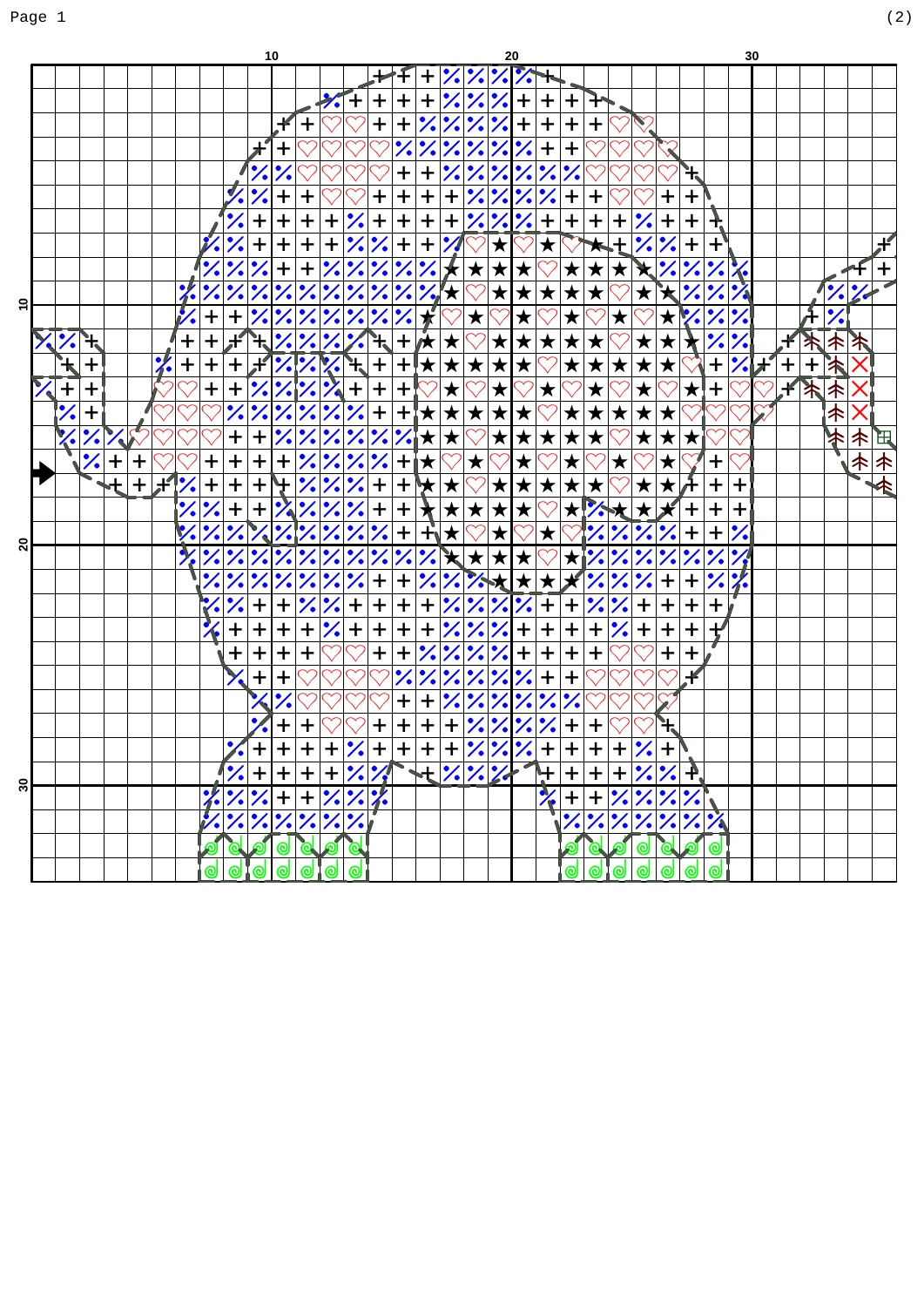| Page 2 | (3) |
|--------|-----|
|        |     |

|                   |          |                  |    |                |                         |                 | 40                                                    |                                 |                                  |                         |                                 |                         |                                  |                                    |                 |                                       | 50                   |                                     |                                     |                                 |                                                   |                                                       |                          |                                 |                          | 60                                                        |                          |                                                   |   |                         |            |                         |                          |   |            |
|-------------------|----------|------------------|----|----------------|-------------------------|-----------------|-------------------------------------------------------|---------------------------------|----------------------------------|-------------------------|---------------------------------|-------------------------|----------------------------------|------------------------------------|-----------------|---------------------------------------|----------------------|-------------------------------------|-------------------------------------|---------------------------------|---------------------------------------------------|-------------------------------------------------------|--------------------------|---------------------------------|--------------------------|-----------------------------------------------------------|--------------------------|---------------------------------------------------|---|-------------------------|------------|-------------------------|--------------------------|---|------------|
|                   |          |                  |    |                |                         |                 |                                                       |                                 |                                  |                         |                                 |                         | 毌                                | 个                                  | 尒               | 体                                     |                      |                                     |                                     | 田                               |                                                   |                                                       |                          |                                 |                          |                                                           |                          |                                                   |   |                         |            |                         |                          |   |            |
|                   |          |                  |    |                |                         |                 |                                                       |                                 |                                  |                         | ⊞                               | Х                       | 田                                | $\bigstar$                         |                 | $\bigstar$                            |                      | $\boxplus$                          |                                     | $\boxplus$                      |                                                   | 李                                                     |                          |                                 |                          |                                                           |                          |                                                   |   |                         |            |                         |                          |   |            |
|                   |          |                  |    |                |                         |                 |                                                       |                                 |                                  |                         | $\boxplus$                      |                         | $\mathbb{H}$                     |                                    |                 |                                       |                      | $\boxplus$                          |                                     | $\mathbb{H}$                    |                                                   | <u> 木</u>                                             |                          | 木                               |                          |                                                           |                          |                                                   |   |                         |            |                         |                          |   |            |
|                   |          |                  |    |                |                         |                 |                                                       |                                 | 木                                |                         | $\overline{H}$                  | X                       | $\overline{\textstyle\bigstar}$  | 木                                  | 木               | _<br>个                                | 中                    | 田                                   |                                     | _<br>个                          | 木                                                 | $\frac{1}{2}$                                         | 木                        | 木                               | 不                        |                                                           |                          |                                                   |   |                         |            |                         |                          |   |            |
|                   |          |                  |    |                |                         |                 |                                                       | $\hat{\Phi}$                    | 木                                | 体                       | 木                               | <b>木</b>                | $\bigstar$                       | 李                                  | 木               | 生                                     | 座                    | 本                                   |                                     | 木                               | 木                                                 | <u> 木</u>                                             | 本                        |                                 |                          | 木                                                         |                          |                                                   |   |                         |            |                         |                          |   |            |
|                   |          |                  |    |                |                         |                 | 圅                                                     |                                 | <u> 木</u>                        | <u> 木</u>               | $\overline{\ast}$               | 木                       | 木                                | $\mathbb H$                        | $\times$        | $\boxplus$                            | 枣                    | $\overline{\ast}$                   | $\overline{\ast}$                   | 本                               | $\overline{\ast}$                                 |                                                       | $\boxplus$               |                                 |                          | <u> 木</u>                                                 |                          |                                                   |   |                         |            |                         |                          |   |            |
|                   |          |                  |    |                |                         |                 | $\mathbb{H}$                                          |                                 | H                                | 本                       | 本                               | 本                       | $\times$                         | $\boxplus$                         | X               | $\mathbb{H}$                          |                      | 本                                   | 李                                   | 本                               | $\mathbb H$                                       |                                                       | $\boxplus$               |                                 | $\boxplus$               | 不                                                         | 术                        |                                                   |   |                         |            |                         |                          |   |            |
|                   |          | ポ                | 玉  |                |                         |                 | $\mathbb{H}$                                          | X                               | $\mathbb{H}$                     | $\bigstar$              | 本                               | 本                       | $\times$                         | $\mathbb H$                        | $\times$        | 里                                     |                      |                                     | $\overline{\mathscr{C}}$            | 7.7.                            |                                                   |                                                       | 田                        |                                 | $\blacksquare$           |                                                           | $\bigstar$               |                                                   |   |                         |            |                         |                          |   |            |
|                   |          |                  |    |                |                         |                 | $\overline{E}$                                        | $\overline{\mathsf{X}}$         | $\boxplus$                       | $\bigstar$              | $\bigstar$                      | $\overline{\ast}$       | X                                | $\boxplus$                         |                 |                                       | ★                    |                                     | $\frac{2}{10}$                      |                                 |                                                   | $\frac{1}{2}$                                         | %                        |                                 | $\mathbb{H}$             | —<br><br><br><br><br><br><br><br><br><br><br><br><br><br> |                          |                                                   |   |                         |            |                         |                          | 仐 |            |
|                   |          |                  | 77 |                | 衤                       | ×               | $\overline{H}$                                        |                                 | 不                                | 木                       | 本                               | 本                       | $\overline{\textstyle \bigstar}$ | 田                                  |                 | $\sqrt{\frac{2}{\pi}}$                | $\frac{1}{\sqrt{2}}$ | $\frac{1}{2}$                       | $\frac{1}{2}$                       | 7.7                             |                                                   | $\frac{1}{2}$                                         | $\bigstar$               | ٠                               |                          | 不                                                         | 不                        | 夲                                                 |   |                         |            | $\overline{H}$          |                          |   | 全未采        |
| ő                 |          |                  |    |                | 中                       |                 |                                                       | <u>木</u>                        | <u> 木</u>                        | 木                       | 木                               | 木                       | <u> 木</u>                        | <u> 木</u>                          | $\frac{1}{2}$   | $\frac{1}{2}$                         | $\frac{1}{2}$        | $\overline{\mathscr{C}}$            | $\frac{1}{2}$                       | $\frac{2}{3}$                   |                                                   | $\bigstar$                                            |                          | $\bigstar$                      | $\check{ }$              |                                                           | <u> 木</u>                | $\star$                                           |   |                         |            |                         |                          |   |            |
|                   |          |                  |    |                | $\hat{\ast}$            | <b>本本本本本本本文</b> | 本本                                                    | $\frac{1}{\lambda}$             | $\ket*$                          |                         | $\boxplus$                      |                         | $\ast$                           |                                    | <b>V.</b>       | $\frac{\frac{1}{100}}{\frac{1}{100}}$ |                      |                                     | $\frac{\frac{1}{12}}{\frac{1}{12}}$ | $\frac{\gamma}{\gamma}$         |                                                   | $\boldsymbol{\mathsf{z}}$                             | $\bigstar$               | $\frac{1}{2}$                   | $\frac{1}{2}$            |                                                           | $\mathbb{E}$             |                                                   |   | 术                       | $\bigstar$ | 本大                      |                          |   |            |
|                   |          |                  |    | 勇富             |                         |                 |                                                       |                                 | $\mathbf{H}$                     |                         |                                 | X                       | $\mathbb{E}$                     | <b><br/><br/> <del>《</del> / 长</b> | %               |                                       |                      |                                     |                                     |                                 |                                                   | $\overline{\mathscr{C}}$                              | $\overline{\mathscr{C}}$ | $\overline{\mathscr{C}}$        | $\overline{\mathscr{C}}$ | $\overline{\mathbf{z}}$                                   | $\overline{E}$           |                                                   | 屈 | _<br>个                  | 本          | d                       | $\circledcirc$           |   |            |
|                   |          |                  |    |                |                         |                 | 本本本                                                   | 水木木                             | $\mathbb{E}$                     |                         | 甲油                              |                         | $\mathbb{H}$                     |                                    | <sup>'</sup>    | $\overline{\mathbf{r}}$               |                      | $\frac{1}{2}$                       | <b>%</b>                            | $\frac{2}{3}$                   |                                                   | $\overline{\mathscr{C}}$                              | $\overline{\mathscr{C}}$ | $\frac{1}{2}$                   | $\frac{1}{2}$            | $\frac{1}{2}$                                             | $\boxplus$               | $\times$                                          | E | $\overline{\textbf{r}}$ | $\bullet$  | $\overline{d}$          | $\underline{\mathbf{O}}$ |   |            |
|                   | <u>木</u> |                  |    | $\mathbb{H}$   | $\overline{\mathsf{X}}$ |                 |                                                       |                                 | $\mathbb{H}$                     | $\times$                | $\mathbb{H}$                    | $\times$                | $\overline{\boxplus}$            | $\star$                            | <b>%</b>        | $\overline{\mathscr{C}}$              | ★                    | $\bar{Z}$                           | $\frac{1}{2}$                       |                                 |                                                   | $\frac{1}{2}$                                         | <b>X</b>                 | %                               | %                        | $\frac{1}{2}$                                             | $\boxplus$               |                                                   | 屈 |                         |            | ◙                       | $\bullet$                |   |            |
|                   | 千        | 田                |    | $\overline{H}$ |                         |                 |                                                       |                                 | 本                                | $\overline{X}$          | $\mathbb{H}$                    | X                       |                                  |                                    |                 |                                       |                      |                                     |                                     |                                 |                                                   | $\overline{\mathscr{C}}$                              | $\bigstar$               | %                               | $\frac{1}{2}$            | $\frac{1}{2}$                                             | $\boxplus$               |                                                   |   |                         |            | $\overline{\mathbf{e}}$ | $\overline{\mathbf{e}}$  |   |            |
|                   |          | $\hat{\uparrow}$ |    |                |                         |                 |                                                       | 本本                              | $\overline{\textstyle\bigstar}$  |                         | $\overline{\ast}$               | 本                       | 本本                               | 本本                                 |                 |                                       |                      |                                     |                                     |                                 |                                                   | $\bigstar$                                            |                          | $\bigstar$                      | $\frac{1}{2}$            |                                                           | $\overline{\mathcal{F}}$ |                                                   |   |                         |            |                         | $\bigstar$               | 大 | $\bigstar$ |
|                   |          |                  | 本本 | 木木             | 本本本本                    |                 | 本本本田                                                  | $\overline{\textstyle\bigstar}$ | $\overline{\mathbf{F}}$          | $\bigstar$              | $\overline{\textstyle\bigstar}$ | 本                       | 本                                | 木                                  | <b>K</b>        |                                       | $\overline{\gamma}$  | $\overline{\mathscr{C}}$            | $\frac{1}{\sqrt{2}}$                |                                 | $\overline{\mathcal{C}}$                          |                                                       |                          |                                 |                          |                                                           | <u>木</u>                 | _<br><br><br><br><br><br><br><br><br><br><br><br> |   |                         |            |                         |                          |   | $\star$    |
|                   |          |                  |    |                |                         |                 |                                                       |                                 | $\blacktriangle$                 | $\bigstar$              | <u>本</u>                        | 本                       | 本                                | H                                  | X               |                                       |                      | $\frac{1}{2}$ $\star$ $\frac{1}{2}$ | $\frac{1}{2}$                       | $\frac{1}{2}$                   |                                                   |                                                       | $\bar{\bullet}$          | $\bullet$<br>$\overline{\cdot}$ | $\bullet$                | 本本                                                        |                          | $\overline{\textbf{r}}$                           |   |                         |            |                         |                          |   |            |
|                   |          |                  |    |                | 田                       |                 | $\overline{E}$                                        | $\bm{\mathsf{X}}$               | $\mathbb{H}$                     | 木                       | 本                               | 本                       | $\overline{\mathsf{x}}$          | $\mathbb H$                        | $\mathbf{X}$    | $\overline{\star}$                    |                      |                                     | $\overline{\star}$ %                | $\overline{\mathscr{C}}$        |                                                   |                                                       | $\mathbb H$              |                                 | $\mathbb{H}$             |                                                           |                          | $\overline{\texttt{t}}$                           |   |                         |            |                         |                          |   |            |
| $\overline{20}$   |          |                  |    |                | 史                       |                 | $\overline{E}$                                        | $\bm{\times}$                   | $\mathbf{\bar{H}}$               | $\bigstar$              | <u>木</u>                        | 本                       | $\times$                         | $\mathbb H$                        | X               | 田                                     | $\bigstar$           |                                     | $\frac{1}{2}$                       | $\frac{1}{2}$                   | $\mathbf{z}$                                      |                                                       | $\mathbb H$              |                                 | $\boxplus$               | $\bigstar$                                                | $\overline{\ast}$        | 木                                                 |   |                         |            |                         |                          |   |            |
|                   |          |                  |    |                |                         |                 | $\overline{H}$                                        | $\bm{\mathsf{X}}$               | $\overline{H}$                   | 本                       | 本                               | 本                       | X                                | $\boxplus$                         | X               | $\boxplus$                            | XY.                  |                                     | $\sqrt{2}$                          | $\overline{\mathscr{C}}$        | $\bullet$                                         |                                                       | $\mathbb{H}$             |                                 | $\overline{\mathbb{E}}$  | $\overline{\ast}$                                         | $\overline{\ast}$        |                                                   |   |                         |            |                         |                          |   |            |
|                   |          |                  |    |                |                         | v               | $\overline{E}$                                        | $\times$                        | 本                                | $\bigstar$              | $\bigstar$                      | 木                       | $\overline{\ast}$                | $\mathbb H$                        |                 | $\boxplus$                            | <u> 木</u>            | 本                                   | <u>木</u>                            | 木                               | <u> 木</u>                                         |                                                       | $\boxplus$               |                                 | $\overline{\ast}$        | $\frac{1}{2}$                                             | $\overline{\ast}$        |                                                   |   |                         |            |                         |                          |   |            |
|                   |          |                  |    |                |                         | ネ               | —<br><br><br><br><br><br><br><br><br><br><br><br><br> | 木                               | 木                                | 本                       | 本                               | 本                       | <u> 木</u>                        | 木                                  | 木               | 本                                     | 中                    | <u> 木</u>                           | $\overline{\ast}$                   | $\overline{\textstyle\bigstar}$ | 本                                                 | <u>木</u>                                              | 木                        | <u>木</u>                        | 木                        | $\overline{\ast}$                                         |                          |                                                   |   |                         |            |                         |                          |   |            |
|                   |          |                  |    |                |                         |                 |                                                       |                                 | $\overline{\textstyle \bigstar}$ |                         | $\boxplus$                      | $\times$                | 不                                | 木                                  | 木               | 不                                     | $\left \ast\right $  | $\mathbb{H}$                        |                                     | $\mathbb{H}$                    | 衤                                                 | $\overline{\ast}$                                     | 不                        | 不                               | 枣                        |                                                           |                          |                                                   |   |                         |            |                         |                          |   |            |
|                   |          |                  |    |                |                         |                 | 木                                                     | 本<br> 本                         | $\boxplus$                       |                         | $\boxplus$                      | $\bm{\times}$           | $\mathbb H$                      | 木                                  | 未               | $\bigstar$                            |                      | $\mathbb{H}$                        |                                     | $\mathbb H$                     |                                                   | $\left  \frac{1}{2} \right $                          | 木                        | 木                               | $\mathbb{H}$             |                                                           |                          |                                                   |   |                         |            |                         |                          |   |            |
|                   |          |                  |    |                |                         |                 |                                                       | $\frac{1}{\lambda}$             | $\mathbb{H}$                     |                         | $\boxplus$                      |                         | $\boxplus$                       | $\bigstar$                         |                 | $\bigstar$                            |                      | $\mathbb{H}$                        |                                     | $\boxplus$                      |                                                   |                                                       |                          | $\overline{\ast}$               | 囲                        |                                                           |                          |                                                   |   |                         |            |                         |                          |   |            |
|                   |          |                  |    |                |                         |                 |                                                       | 孑                               | $\mathbb{H}$                     | $\overline{\mathsf{x}}$ | $\overline{H}$                  | $\overline{\mathsf{x}}$ | $\overline{\mathbb{E}}$          | $ \!\! \!+\!\!$                    | 未未              | $\overline{\ast}$                     |                      | $\overline{H}$                      |                                     | $\overline{\mathbb{E}}$         |                                                   | —<br><br><br><br><br><br><br><br><br><br><br><br><br> | 本本                       | $\overline{\texttt{t}}$         | $\overline{\mathbb{H}}$  |                                                           |                          |                                                   |   |                         |            |                         |                          |   |            |
|                   |          |                  |    |                |                         |                 |                                                       |                                 |                                  |                         | 田                               |                         |                                  | 不                                  |                 | 本                                     |                      | $\mathbb{H}$                        |                                     | $\mathbb H$                     |                                                   |                                                       |                          |                                 | 李                        |                                                           |                          |                                                   |   |                         |            |                         |                          |   |            |
|                   |          |                  |    |                |                         |                 | 木 $\overline{\textstyle\bigstar}$                     | $\hat{+}$                       | $\hat{\ast}$                     |                         | 木                               | 木                       | 礻                                |                                    | $\blacklozenge$ | 本                                     | 未来                   | 本                                   |                                     | $\blacklozenge$                 | <br><br> <br><br><br><br><br><br><br><br><br><br> | $\overline{\ast}$                                     | $\overline{\ast}$        | 不                               | $\overline{\ast}$        | <u>木</u>                                                  |                          |                                                   |   |                         |            |                         |                          |   |            |
| $\boldsymbol{30}$ |          |                  |    |                |                         |                 | $\boxplus$                                            | $\times$                        | 木田                               | 本本                      |                                 |                         | 才                                |                                    |                 |                                       |                      |                                     |                                     | 木                               | 木田                                                |                                                       | $\boxplus$               |                                 |                          |                                                           |                          |                                                   |   |                         |            |                         |                          |   |            |
|                   |          |                  |    |                |                         |                 | $\overline{\mathbb{H}}$                               | $\times$                        |                                  |                         | 木木木                             | 木木                      |                                  |                                    |                 |                                       |                      |                                     |                                     |                                 |                                                   |                                                       | $\blacksquare$           |                                 | 国外                       | 本本                                                        | 入                        |                                                   |   |                         |            |                         |                          |   |            |
|                   |          |                  |    |                |                         | ポ               | $\overline{H}$                                        | $\bm{+}$                        | $\frac{1}{+}$                    | ᠲ                       |                                 | ᠲ                       |                                  |                                    |                 |                                       |                      |                                     |                                     |                                 | $\mathbf{+}$                                      | ᠲ                                                     | $\star$                  | $+$                             | ᠲ                        | $\mathbf{H}$                                              | $+$                      |                                                   |   |                         |            |                         |                          |   |            |
|                   |          |                  |    |                |                         | $\overline{+}$  | $\overline{+}$                                        | $\overline{+}$                  |                                  | $\overline{+}$          | $\ddot{}$                       | $\ddot{}$               |                                  |                                    |                 |                                       |                      |                                     |                                     |                                 | $\overline{+}$                                    | $\overline{+}$                                        | $\overline{+}$           | $\overline{+}$                  | $\overline{+}$           | $\ddot{}$                                                 | $\ddot{}$                |                                                   |   |                         |            |                         |                          |   |            |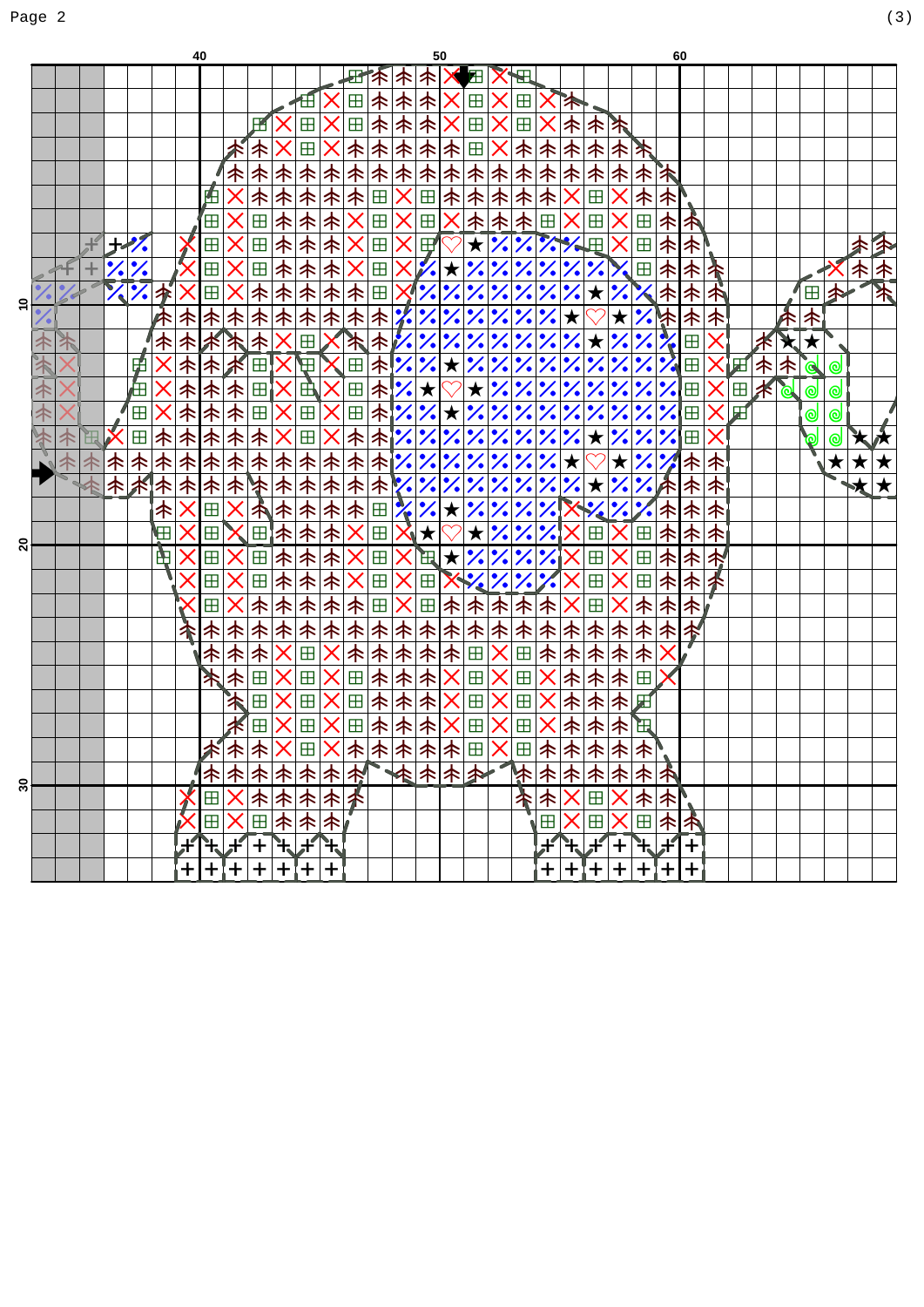|    |   |            |                       | 70                    |                                 |                      |                         |                            |                                       |                         |                            |                            |                                 | 80                                           |                                                         |                          |                          |                          |                          |                                |                         |                         |                                              | 90                            |                                                       |                             |                                                           |                |            |    |              | 100                |   |  |
|----|---|------------|-----------------------|-----------------------|---------------------------------|----------------------|-------------------------|----------------------------|---------------------------------------|-------------------------|----------------------------|----------------------------|---------------------------------|----------------------------------------------|---------------------------------------------------------|--------------------------|--------------------------|--------------------------|--------------------------|--------------------------------|-------------------------|-------------------------|----------------------------------------------|-------------------------------|-------------------------------------------------------|-----------------------------|-----------------------------------------------------------|----------------|------------|----|--------------|--------------------|---|--|
|    |   |            |                       |                       |                                 |                      |                         |                            |                                       |                         |                            |                            |                                 |                                              |                                                         | ★                        |                          |                          | Φ                        |                                |                         |                         |                                              |                               |                                                       |                             |                                                           |                |            |    |              |                    |   |  |
|    |   |            |                       |                       |                                 |                      |                         |                            |                                       |                         | ◙                          | $\circledcirc$             | $\circledcirc$                  | ★                                            | $\bigstar$                                              | $\bigstar$               | ★                        | ⊌                        | $\bullet$                | <u>ф</u>                       | $\Phi$                  |                         |                                              |                               |                                                       |                             |                                                           |                |            |    |              |                    |   |  |
|    |   |            |                       |                       |                                 |                      |                         |                            | ★                                     | $\circledcirc$          | $\circledcirc$             | $\circledcirc$             | $\underline{\bullet}$           | $\bigstar$                                   | $\bigstar$                                              | $\bigstar$               | ◙                        | $\bullet$                | $\bullet$                | <u>ම</u>                       | $\bigstar$              | <u>ම</u>                |                                              |                               |                                                       |                             |                                                           |                |            |    |              |                    |   |  |
|    |   |            |                       |                       |                                 |                      |                         | $\bullet$                  | $\bigstar$                            | $\bigstar$              | ◙                          | $\bullet$                  | $\overline{\star}$              | $\overline{\mathbf{t}}$                      | $\overline{\bigstar}$                                   | $\bar{\star}$            | ◙                        | $\bullet$                | $\bullet$                | $\frac{1}{\bullet}$            | $\overline{\star}$      | $\bigstar$              | <u>ම</u>                                     | $\bullet$                     |                                                       |                             |                                                           |                |            |    |              |                    |   |  |
|    |   |            |                       |                       |                                 |                      | <u>ම</u>                | $\overline{\star}$         | $\bigstar$                            | $\bigstar$              | $\bigstar$                 | $\overline{\star}$         | $\overline{\star}$              | $\bigstar$                                   | $\bigstar$                                              | $\bigstar$               | $\bigstar$               | $\bullet$                | $\overline{\mathbf{C}}$  |                                |                         |                         | $\sum_{i=1}^{n}$                             | $\bigstar$                    |                                                       |                             |                                                           |                |            |    |              |                    |   |  |
|    |   |            |                       |                       |                                 |                      |                         | $\bigstar$                 | $\overline{\star}$                    | $\bigstar$              | $\bar{\star}$              | $\overline{\mathbf{t}}$    | $\overline{\mathbf{t}}$         | $\bar{\mathbf{t}}$                           | $\bigstar$                                              | $\bigstar$               | $\bigstar$               | $\bigstar$               | $\overline{\star}$       | $\overline{\star}$             | $\frac{\star}{\star}$   | $\overline{\textbf{t}}$ | $\overline{\bigstar}$                        | $\overline{\star}$            | $\bigstar$                                            |                             |                                                           |                |            |    |              |                    |   |  |
|    |   |            |                       |                       |                                 | $\bigstar$           | $\frac{\star}{\star}$   | $\overline{\star}$         | $\overline{\star}$                    | $\star$                 | । ★'                       | $(\sum_{i=1}^{n}$          |                                 | $\overline{\bigstar\big \bigstar\big }$      | $\overline{\mathbf{C}}$                                 | $\bullet$                | $\bigstar$               | $\bigstar$               | <u>★</u>                 | $\overline{\mathbf{A}}$        |                         | $\overline{\star}$      | $\overline{\bigstar}$                        | $\overline{\star}$            | $\overline{\star}$                                    |                             |                                                           |                |            |    |              |                    |   |  |
|    |   |            | <u>木</u>              |                       | $\vec{\circ}$                   | $\overline{\star}$   | $\overline{\star}$      | $\overline{\star}$         | $\bigstar$                            | $\circledcirc$          | ◙                          | $\bigstar$                 | $\overline{\star}$              | $\overline{\mathbf{e}}$                      | $\bar{q}$                                               | 序                        | _<br>不                   | _<br>不                   | 不                        | $\frac{1}{2}$                  | $\frac{1}{\frac{1}{2}}$ |                         | $\overline{\bullet}$                         | $\overline{\bigstar}$         | $\overline{\star}$                                    | ◙                           |                                                           |                |            |    |              |                    |   |  |
|    |   |            | $\bigstar$            |                       | ⊌                               | $\overline{\star}$   | $\bigstar$              | $\bigstar$                 | $\bullet$                             | $\circledcirc$          | ◙                          | $\circledcirc$             | $\sqrt{\frac{1}{2}}$            | $\bullet$                                    | $\mathbf{A}$                                            | $\ddot{}$                | $\overline{+}$           | $\ddot{}$                | $\overline{+}$           |                                | $+$                     | $\overline{+}$          | $\mathbf{F}$                                 | $\bullet$                     | $\overline{\star}$                                    |                             | d                                                         |                |            |    |              |                    |   |  |
|    | శ |            | _<br>不                |                       | $\bigstar$                      | $\bigstar$           | $\bigstar$              | $\bigstar$                 | $\circledcirc$                        | $\circledcirc$          | $\circledcirc$             | $\circledcirc$             | $\overline{\mathbf{\phi}}$      |                                              | $\frac{\phi}{\sqrt{2}}$                                 | $\overline{\mathscr{C}}$ | %                        | $\frac{1}{6}$            | $\frac{1}{2}$            | X                              | $\frac{1}{6}$           | X                       |                                              |                               |                                                       |                             | $\bullet$                                                 |                |            |    |              |                    |   |  |
| ő  |   |            |                       | ┢                     | $\bigstar$                      | $\overline{\star}$   | $\overline{\star}$      | $\bigstar$                 | $\bigstar$                            | $\bullet$               | $\bullet$                  | $\overline{\mathbf{\Phi}}$ |                                 | Ŧ                                            | $\overline{+}$                                          | $+$                      | $\overline{+}$           | $\overline{+}$           | $+$                      | $\overline{+}$                 | $+$                     | $\overline{+}$          |                                              |                               |                                                       | $\frac{1}{\Phi}\Phi + \Phi$ |                                                           |                |            |    |              |                    |   |  |
|    |   |            |                       | <u>ම</u>              | <u>ම</u>                        | $\bar{\mathbf{X}}$   | $\bigstar$              | $\bar{\star}$              | $\star$                               | $\bigstar$              | $\bar{\mathbf{X}}$         | <u>ф</u>                   | $\frac{\dot{\phi}}{\dot{\phi}}$ | $\frac{1}{2}$                                |                                                         | $\lambda$                | $\frac{1}{2}$            | %                        | $\frac{1}{2}$            | %                              | $\frac{1}{2}$           | $\frac{1}{2}$           |                                              |                               |                                                       |                             | $\frac{\phi}{\phi}$                                       |                |            |    |              |                    |   |  |
|    |   |            |                       |                       | $\circledcirc$                  | $\overline{\bullet}$ |                         | $\overline{\star}$         | $\bigstar$                            | ₩                       | $\bullet$                  | ⊌                          |                                 | 本                                            | $\frac{1}{\ast}$                                        | $\overline{\ast}$        | 木                        | <u> 木</u>                | 木                        |                                |                         |                         |                                              |                               |                                                       |                             |                                                           |                |            |    |              |                    |   |  |
|    |   |            |                       | $\frac{1}{\sqrt{2}}$  |                                 |                      | $\overline{\bigstar}$   | $\overline{\star}$         | $\bigstar$                            | $\overline{\mathbf{e}}$ | <u>ම</u>                   | $\bullet$                  | $\frac{1}{\sqrt{2}}$            | $\overline{+}$                               | $\overline{+}$                                          | $\overline{+}$           | $\overline{+}$           | $\overline{+}$           | $\overline{+}$           |                                | $\frac{*}{*}$           | <b>木<br/>///</b>        |                                              |                               |                                                       |                             | $\frac{\textcircled{\,}\text{}}{\textcircled{\,}\text{}}$ | $\mathbf{C}$   |            |    |              |                    |   |  |
|    |   |            | $\frac{1}{\sqrt{2}}$  |                       | $\overset{\bullet}{\textbf{e}}$ | $\frac{1}{\bullet}$  | $\overline{\star}$      | $\bigstar$                 | $\bigstar$                            | $\bullet$               | $\bullet$                  | $\bullet$                  |                                 | $\mathcal{V}$                                |                                                         | $\overline{\mathcal{Z}}$ | $\overline{\mathscr{C}}$ | $\overline{\mathscr{C}}$ | $\overline{\mathscr{C}}$ | $\overline{\mathscr{C}}$       |                         |                         |                                              |                               |                                                       | $\overline{\bigstar}$       |                                                           | $\circledcirc$ | $\bigstar$ |    |              |                    |   |  |
|    |   |            |                       | $\overline{\star}$    | $\overline{\star}$              | $\overline{\star}$   | $\overline{\star}$      | $\overline{\star}$         | $\bigstar$                            | $\bigstar$              | $\bullet$                  | $\circledcirc$             | $\star$                         | $\ddag$                                      | $\ddot{}$                                               | $\ddot{}$                | $\ddot{}$                | $\ddot{}$                | $\ddot{}$                | $\overline{+}$                 | $\overline{+}$          | $\overline{+}$          |                                              |                               |                                                       | $\overline{\bigstar}$       | $\overline{\mathbf{t}}$                                   |                |            | ★★ | $\bigstar$   | ★∣                 | ★ |  |
|    |   | $\bigstar$ |                       | $\bigstar$            | $\bar{\mathbf{A}}$              | $\overline{\star}$   | $\bigstar$              | $\bigstar$                 | $\bigstar$                            | $\bigstar$              | $\bigstar$                 |                            |                                 | 中                                            |                                                         |                          |                          |                          |                          |                                |                         |                         |                                              |                               |                                                       | $\mathbf{r}$                | $\bigstar$                                                |                |            |    | $\mathbf{r}$ | $\overline{\star}$ |   |  |
|    |   | $\bigstar$ | $\frac{\star}{\star}$ | $\overline{\bigstar}$ | $\overline{\bigstar}$           | $\overline{\star}$   | $\overline{\star}$      | $\overline{\bigstar}$      | $\overline{\bigstar}$                 | $\bullet$               | $\bullet$                  | $\frac{\star}{\star}$      | $\frac{\star}{\star}$           | $\frac{1}{2}$                                | <b>木<br/>2.</b>                                         | <b>木<br/>24</b>          | <b>木<br/>%</b>           | _<br>*<br>%              | _<br><u>*</u>            | <b>木<br/>%</b>                 |                         | <br>メン                  |                                              | 本<br><u>*</u><br><u>%</u>     | 本人                                                    | $\overline{\star}$          | $\bigstar$                                                |                |            |    |              | $\bigstar$         |   |  |
|    |   |            |                       | ₫Ť'                   | $\circledcirc$                  | $\circledcirc$       | $\bigstar$              | $\overline{\mathbf{A}}$    | ◙                                     | $\bullet$               | $\circledcirc$             | $\circledcirc$             | $\bigstar$                      | 夵                                            | $\bar{\mathbf{A}}^{\text{I}}$                           |                          |                          | 李                        |                          | 木                              | $\ddot{\text{o}}$       | $\blacklozenge$         | 木                                            |                               | $\overline{\star}$                                    | $\bigstar$                  | $\bigstar$                                                |                |            |    |              |                    |   |  |
|    |   |            |                       | $\overline{\bullet}$  | $\overline{\bullet}$            | $\overline{\bullet}$ | d                       | $\bigstar$                 | $\overline{\bullet}$                  | $\overline{\bullet}$    | $\overline{\bullet}$       | $\overline{\bullet}$       | $\overline{\mathbf{t}}$         | ╎★┆                                          | $\overline{+}$                                          | <b>木<br/>+</b>           | $\frac{*}{+}$            | $\overline{+}$           | $\overline{+}$           | $\overline{+}$                 | $\bullet$               | $\bullet$               | $\overline{\bullet}$                         | $\frac{1}{\sqrt{2}}$          | $\overline{\bigstar}$                                 | $\overline{\star}$          | $\overline{\star}$                                        |                |            |    |              |                    |   |  |
| 20 |   |            |                       | d                     | $\circledcirc$                  |                      |                         |                            |                                       |                         | <u>ම</u>                   | $\bigstar$                 |                                 | ▐★                                           |                                                         |                          | 72.7.7.                  |                          | %                        | X                              |                         |                         |                                              | $\overline{\star}$            | $\bigstar$                                            | $\bigstar$                  | $\bigstar$                                                |                |            |    |              |                    |   |  |
|    |   |            |                       |                       | $\bullet$                       | ◎<br>◎               | $\frac{1}{\Phi}$        | $\frac{\Theta}{\Phi}$      | $\frac{\mathbf{\Phi}}{\mathbf{\Phi}}$ | $\frac{1}{\Phi}$        | $\overline{\star}$         | $\bigstar$                 | $\frac{\star}{\star}$           | $\bigstar$                                   | $\bigstar$                                              | $\star$                  | $\overline{\mathbf{t}}$  | $\overline{+}$           | $\ddot{}$                | $\overline{r}$                 |                         |                         | $\frac{1}{\star}$                            | $\overline{\bigstar}$         | $\overline{\bigstar}$                                 | $\overline{\star}$          |                                                           |                |            |    |              |                    |   |  |
|    |   |            |                       |                       | $\blacktriangledown$            |                      |                         |                            |                                       |                         | $\bullet$                  | ⊌                          | $\overline{\mathbf{t}}$         | $\overline{\mathbf{R}}$                      | $\frac{1}{2}$                                           | $\bigstar$               | $\bigstar$               | $\bigstar$               | $\overline{\Phi}$        |                                |                         |                         |                                              |                               | $\overline{\star}$                                    | $\overline{\star}$          |                                                           |                |            |    |              |                    |   |  |
|    |   |            |                       |                       | ★                               | $\bullet$            | $\overline{\mathbf{e}}$ | $\overline{\mathbf{\phi}}$ | $\dot{\overline{\Phi}}$               | $\bullet$               | $\bullet$                  | $\bullet$                  | $\underline{\mathbf{0}}$        | $\left \bigstar\right $                      | $\frac{1}{2}$                                           | $\bigstar$               | $\bigstar$               | $\circledcirc$           | $\overline{\bullet}$     |                                |                         |                         |                                              |                               |                                                       |                             |                                                           |                |            |    |              |                    |   |  |
|    |   |            |                       |                       |                                 | $\circledcirc$       | $\bullet$               | $\overline{\mathbf{e}}$    | $\bigstar$                            | ◙                       | ◙                          | ◙                          | $\bullet$                       | $\overline{\mathbf{R}}$                      | $\bigstar$                                              | $\bigstar$               | ◙                        | $\bullet$                | $\overline{\mathbf{e}}$  | $\frac{1}{\frac{1}{\sqrt{2}}}$ | $\frac{\Theta}{\Theta}$ | ◎◎◎◎★                   | $\circledcirc$ $\circledcirc$ $\circledcirc$ | $\circledcirc$ $\circledcirc$ | $\frac{\textcircled{\tiny{}}}{\textcircled{\tiny{}}}$ |                             |                                                           |                |            |    |              |                    |   |  |
|    |   |            |                       |                       |                                 | $\bullet$            | $\overline{\mathbf{C}}$ | $\bullet$                  | $\bigstar$                            | $\bigstar$              |                            | $\circledcirc$             | $\bigstar$                      | ★                                            | $\bigstar$                                              | $\bigstar$               | $\bullet$                | $\bullet$                |                          |                                |                         |                         |                                              |                               |                                                       |                             |                                                           |                |            |    |              |                    |   |  |
|    |   |            |                       |                       |                                 |                      |                         | $\bigstar$                 | $\bigstar$                            | $\bigstar$              | $\frac{1}{\blacktriangle}$ | $\bigstar$                 | $\overline{\star}$              | $\overline{\star}$                           | $\overline{\bigstar}$                                   | $\overline{\bigstar}$    | $\overline{\star}$       | $\overline{\mathbf{e}}$  |                          |                                |                         |                         |                                              |                               |                                                       |                             |                                                           |                |            |    |              |                    |   |  |
|    |   |            |                       |                       |                                 |                      | XO                      |                            | $\overline{\star}$                    | $\bigstar$              | $\overline{\bigstar}$      | $\bar{\star}$              |                                 | $\overline{\star}\vert\overline{\star}\vert$ | $\overline{\bigstar}$                                   | $\overline{\bigstar}$    | $\overline{\bigstar}$    | $\overline{\bigstar}$    | $\frac{1}{\sqrt{2}}$     | $\frac{1}{\star}$              | ★★★                     | $\overline{\star}$      |                                              | 大大大                           |                                                       |                             |                                                           |                |            |    |              |                    |   |  |
|    |   |            |                       |                       |                                 |                      | $\bigstar$              | $\bigstar$                 | $\bigstar$                            | $\bigstar$              | $\bigstar$                 | ★                          | ★                               | ★                                            |                                                         | <u>ම</u>                 | ★                        |                          | <u>★</u>                 | $\bigstar$                     | $\bigstar$              | ★                       | $\bigstar$                                   | $\overline{\star}$            |                                                       |                             |                                                           |                |            |    |              |                    |   |  |
|    |   |            |                       |                       |                                 | $\bigstar$           | ★                       | ★                          | ★                                     | ◙                       | ◙                          |                            |                                 | $\overline{\mathbf{e}}$                      | $\frac{\textcircled{\,}\theta}{\textcircled{\,}\theta}$ | $\overline{\mathbf{e}}$  | $\bullet$                | $\frac{\star}{\sqrt{2}}$ | 使.                       | $\overline{\star}$             | $\overline{\star}$      | $\bullet$               | $\bullet$                                    | $\overline{\bigstar}$         | $\bigstar$                                            |                             |                                                           |                |            |    |              |                    |   |  |
| వి |   |            |                       |                       |                                 | $\bigstar$           | $\bigstar$              | <u>★</u>                   | <u>ම</u>                              | <u>ම</u>                | <u>ම</u>                   | Ø                          |                                 |                                              |                                                         |                          |                          |                          | ★                        | $\bigstar$                     |                         |                         |                                              |                               |                                                       |                             |                                                           |                |            |    |              |                    |   |  |
|    |   |            |                       |                       | $\bigstar$                      |                      |                         |                            | $\overline{\bullet}$                  | $\overline{\mathbf{e}}$ | $\bullet$                  |                            |                                 |                                              |                                                         |                          |                          |                          |                          | $\overline{\bigstar}$          | <u>⊚</u><br>⊚           | $\frac{1}{\sqrt{2}}$    |                                              | ◎ ◎ ◎ ★<br>◎ ◎ ◎ 本<br>本本本     |                                                       |                             |                                                           |                |            |    |              |                    |   |  |
|    |   |            |                       |                       |                                 |                      |                         | ★★★<br>朱本本                 |                                       |                         | 中                          |                            |                                 |                                              |                                                         |                          |                          |                          |                          |                                |                         |                         |                                              |                               |                                                       | 山木木                         |                                                           |                |            |    |              |                    |   |  |
|    |   |            |                       |                       | 水木                              |                      |                         |                            |                                       | 本本                      | 不                          |                            |                                 |                                              |                                                         |                          |                          |                          |                          | 水木                             |                         | 不安                      |                                              |                               |                                                       |                             |                                                           |                |            |    |              |                    |   |  |
|    |   |            |                       |                       |                                 |                      |                         |                            |                                       |                         |                            |                            |                                 |                                              |                                                         |                          |                          |                          |                          |                                |                         |                         |                                              |                               |                                                       |                             |                                                           |                |            |    |              |                    |   |  |

Page 3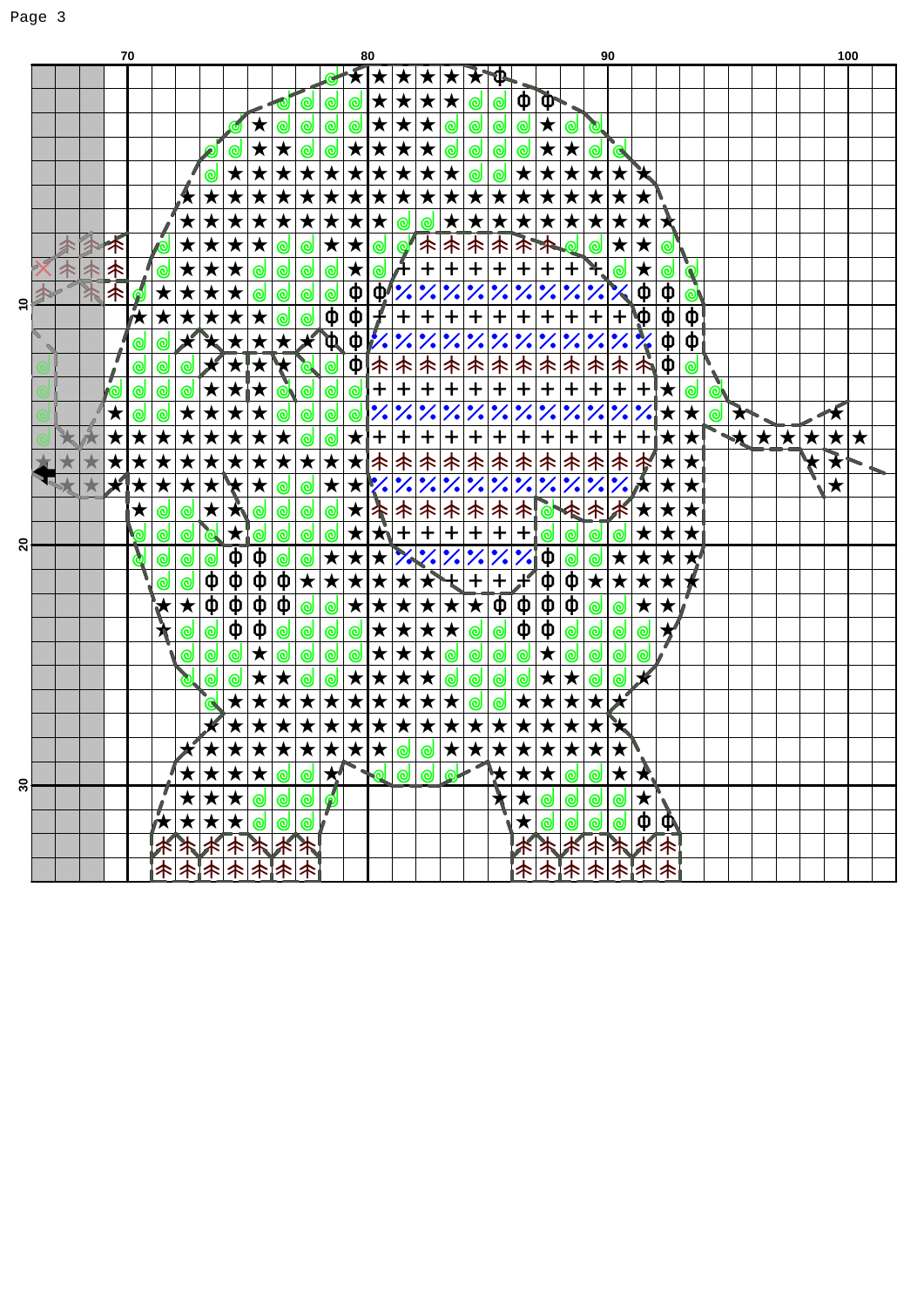Page 4

|       | Fabric: Aida 14, White      |
|-------|-----------------------------|
|       | 102w X 34h Stitches         |
| Size: | 14 Count, 18.51w X 6.17h cm |

## **Floss Used for Full Stitches:**

|         | Symbol Strands Type Number Color |            |       |                     |
|---------|----------------------------------|------------|-------|---------------------|
| ×       | 2                                | DMC        | 209   | Lavender-DK         |
| 田       | 2                                | <b>DMC</b> | 211   | Lavender-LT         |
| ℅       | 2                                | DMC        | 745   | Yellow-LT Pale      |
| $\circ$ | 2                                | DMC        | 955   | Nile Green-LT       |
| Ф       | 2                                | <b>DMC</b> | 963   | Dusty Rose-UL VY LT |
| ਇ       | 2                                | DMC.       | 996   | Electric Blue-MD    |
| ★       | 2                                | DMC        | 3607  | $Plum-LT$           |
| ┿       | 2                                | DMC        | 3827  | Golden Brown-Pale   |
|         | 2                                | DMC        | White | White               |

## **Floss Used for Back Stitches:**

|                       | Symbol Strands Type Number Color |          |                   |  |
|-----------------------|----------------------------------|----------|-------------------|--|
| $\qquad \qquad - - -$ |                                  | DMC 3799 | Pewter Gray-VY DK |  |